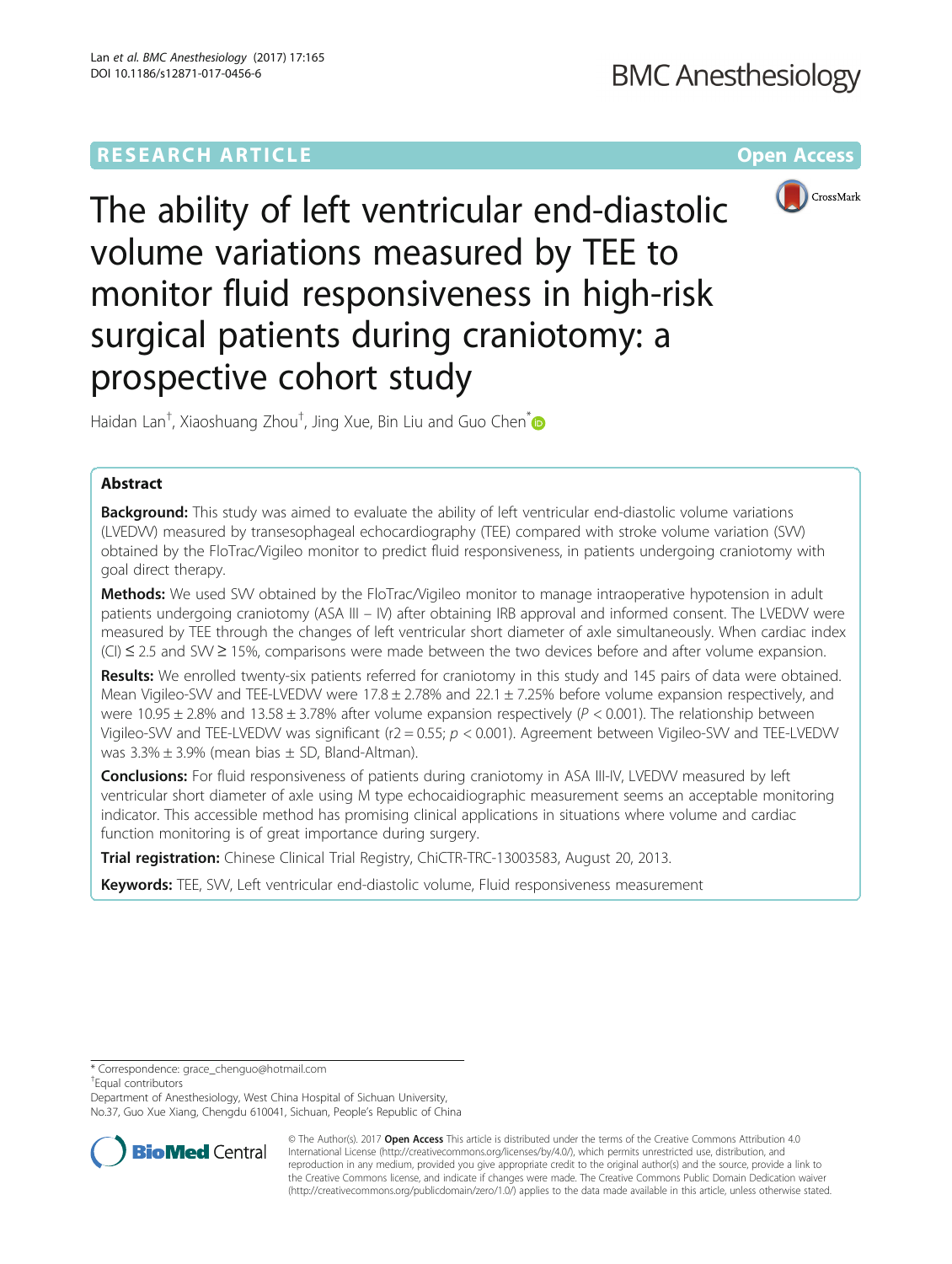## Background

In high-risk patients undergoing craniotomy, accurate assessment of intravascular fluid status and measurement of fluid responsiveness is important since inadequate and excessive fluid replacement can affect postoperative clinical outcomes of high-risk patients [\[1](#page-5-0)–[3\]](#page-5-0). Goal-directed therapy has been shown to be useful to improve the outcome of patients undergoing major surgery [[4](#page-5-0)–[6](#page-5-0)].

Stroke volume variation (SVV) is a reliably predictor of fluid loading response, which can be used to guide fluid therapy in mechanically ventilated patients [\[7](#page-5-0)–[9](#page-5-0)]. A systematic meta-analysis demonstrated that SVV is useful to predict fluid responsiveness in many different settings [\[10\]](#page-5-0), and could reliably predicts fluid responsiveness with an area under ROC curve of 0.8–0.9 [[11](#page-5-0), [12](#page-5-0)]. Transesophageal echocardiography (TEE) is used widely in the perioperative arena to monitor patients during cardiac and high-risk non-cardiac surgeries and life-threatening emergencies. It can provide qualitative and quantitative information on ventricular and valvular functions and dynamic cardiac monitoring [\[13\]](#page-5-0). Left ventricular enddiastolic volume (LVEDV) could be easily estimated by left ventricular short diameter of axle using M type echocardiographic measurement. Variation of LVEDV (LVEDVV) is a parameter to predict fluid responsiveness. However, the ability of LVEDVV to predict fluid responsiveness has not been fully evaluated.

We design this study to evaluate ability of LVEDVV measured by TEE to predict fluid responsiveness, and the relationship and the agreement between LVEDVV and SVV obtained by the FloTrac/Vigileo monitor in goal direct therapy of patients undergoing craniotomy.

#### Methods

#### Setting

This study was performed in Department of Anesthesiology at the West China Hospital of Sichuan University, Chengdu, China. This study was approved by the Ethical Committee of the West China Hospital from Sichuan University.

#### Participants

After personal written informed consent were obtained, 26 adult patients undergoing elective craniotomy for brain tumor resection or intracranial aneurysm were considered for enrollment. Inclusion criteria were age > 18, ASA score III or IV, and expected duration of surgery >2 h. Patients were excluded for the study if the body weight < 40 kg or >100 kg, with significant cardiac arrhythmias, ventricular dysfunction, aortic aneurysm, extensive peripheral arterial occlusive disease, significant valvulopathy, intracardic shunt, ejection fraction <35%.

## Intraoperative monitoring and management

In addition to pulse oxymetry, capnography, and electrocardiograph monitoring, all patients had a radial arterial line in place for continuous blood pressure monitoring and BIS sensor in place to monitor the depth of anesthesia. Anesthesia induction was done with propofol (2 mg/kg), rocuronium (1 mg/kg) and sufentanil (0.5 μg/kg), then propofol and remifentanil were used to maintain depth of anesthesia (BIS in the range of 40–60 intraoperatively). Tidal volume was set at 8 ml/kg and respiratory frequency was adapted to maintain arterial partial pressure of endtidal CO2 between 35 and 40 mmHg. The inspiratory to expiratory ratio was set to 1:2 with no PEEP (positive end expiratory pressure). According to our neurosurgical policy, all patients received mannitol (250 ml) the day before surgery, at the beginning of the surgery (250 ml), and the day after surgery (125 ml). During surgery, fluid maintenance was set at 3 ml/kg/h of normal saline with an infusion pump. Goal-directed fluid restriction was adopt [\[14](#page-5-0)]. Volume expansion were carried out with additional colloid (gelatins or hydroxyethyl starches) boluses (200 ml) only in case of hypovolemia. And hypovolemia were defined as systemic hypotension (MAP < 65 mmHg) with cardiac index(CI) < 2.5 L/min/m<sup>2</sup> and a SVV > 15%.

#### Hemodynamic measurements

The FloTrac/Vigileo system (FloTrac, Edwards Life sciences, Irvine, CA) was used to continuously monitor dynamic markers of fluid responsiveness (cardiac output (CO), CI, stroke volume (SV) and SVV).

Diameter of left ventricular outflow tract  $(D_{LVOT})$  was measured by B-mode ultrasonography at the left ventricle long axis plane in the middle of the esophagus after anesthesia induction and before the surgery. The operation procedure is to put the probe into the middle of the esophagus (about 20 cm from the incisors) to show the four-chamber heart view, then keep the probe still, and obtain the two-chamber view by adjusting the angle and direction of the ultrasonic probe. The aortic valve and left ventricular outflow tract can be seen in the long axis direction. In the systolic period, the distance between the left ventricular endometrium and the medial margin of the anterior mitral valve was measured at 1 cm beneath the aortic valve.

Velocity time integral (VTI) of left ventricular outflow tract ( $VTI<sub>LVOT</sub>$ ) was measured after anesthesia induction and during the surgery. VTI represents the moving distance of erythrocytes in one systolic period, and is computed by spectral Doppler imaging at the long axis plane of the deep stomach. To obtain image of this plane, we should put the probe into the stomach cavity, and adjust the probe to press it against the gastric mucosa until the left ventricular apex is shown on the top of the image. In order to show the left ventricular outflow tract and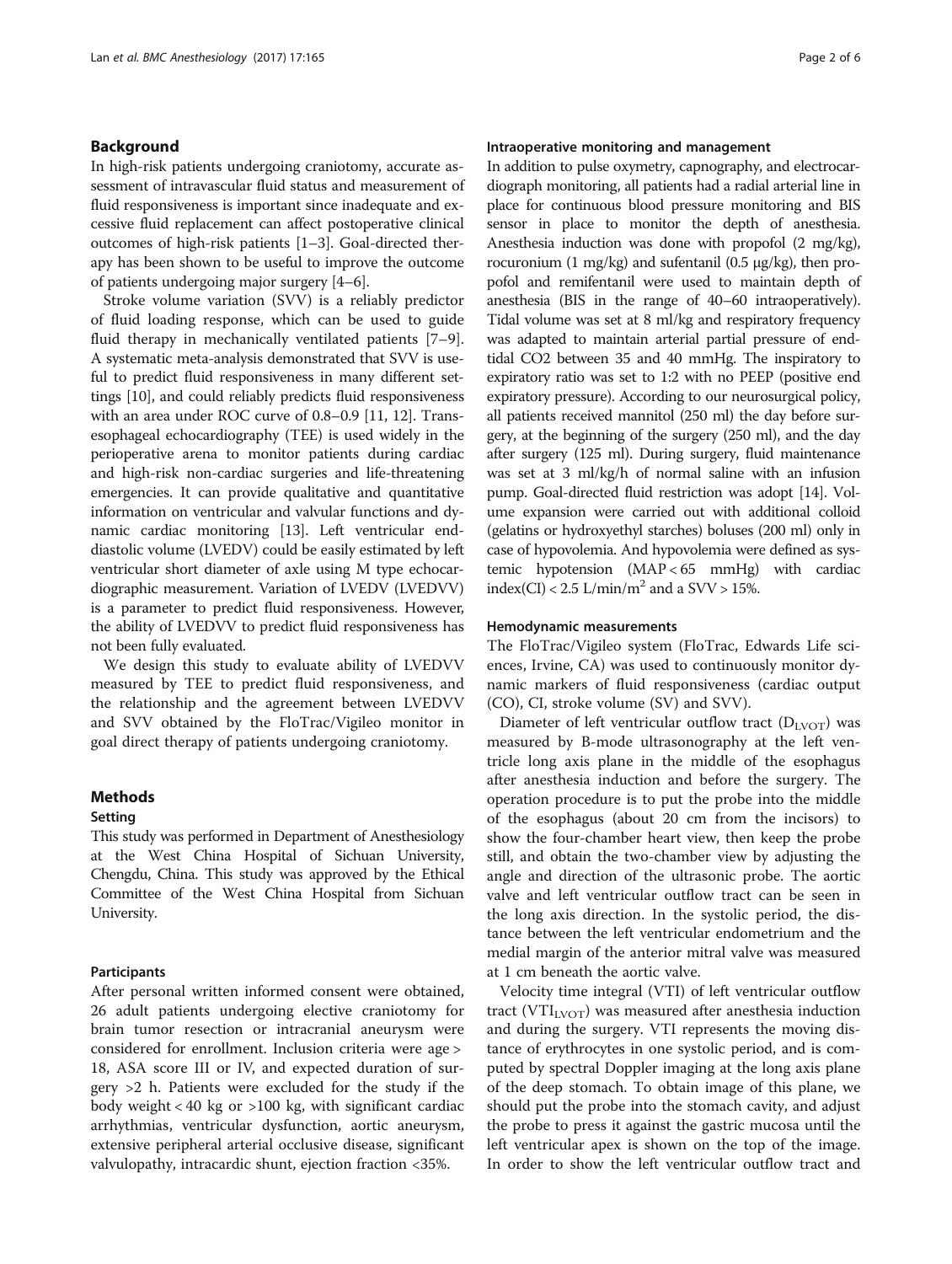the aortic valve in the center of the image, it is necessary to bend the probe to the left. The spectral Doppler sampling volume should be placed beneath the aortic valve, to make the direction of the beam parallel to the ventricular septum, and then adjust the probe direction to read the maximum flow rate and then trace the outline by means of color Doppler flow guidance and audio signals as well as spectral form.

During the surgery,  $VTI<sub>IVOT</sub>$  were measured every 30 minutes. One well-trained expert collected all of the echocardiographic data. Area of left ventricular enddiastolic volume (LVEDA), LVEDV and LVEDVV was then calculated using the following formulas:

$$
LVEDA = 3.14 \times D_{LVOT}^2 \div 4
$$

 $LVEDV = LVEDA \times VTI<sub>LVOT</sub>$ 

$$
LVEDVV = 2 \times \frac{LVEDV_{max} - LVEDV_{min}}{LVEDV_{max} + LVEDV_{min}} \times 100\%
$$

where  $\text{LVEDV}_{\text{max}}$  and  $\text{LVEDV}_{\text{min}}$  are the maximal and minimal values within one respiratory cycle. All hemodynamic data were recorded after 3 min of hemodynamic stability.

#### Statistical methods

Data collected during the study were compiled using Microsoft Office Excel. Normality of data was tested with Kolmogorov–Smirnov one-sample test. Variates were presented as mean ± SD for continuous variates with normal distribution. And variates with non-normal distribution were presented as median (inter quartile range). The correlation between SVV and LVEDVV was assessed using Pearson correlation coefficient. Bland-Altman analysis was performed to evaluate the agreement between SVV and LVEDVV. Receiver operating characteristic (ROC) curves were generated for SVV and LVEDVV varying the discriminating threshold of each parameter and area under the ROC curves were calculated. All statistical assessments were two-side. A  $P$  value <0.05 was considered as statistically significant. All statistical analyses were carried out with IBM SPSS Statistics for Windows, version 21.0 (IBM Corp, USA).

## Result

A total of 33 patients with mean age of 64.4 years undergoing craniotomy were enrolled in the present study. Transesophageal echocardiography data of 7 patients were unavailable. Thus, 26 patients (10 males and 16 females) were included in the final analysis. Ten patients received fluid expansion during the surgery and a total of 145 pairs data were obtained. The demographic characteristic and medical conditions of patients are presented in Table 1. 53.8% patients did the surgery for the

Table 1 Baseline of 26 patients

| Characteristic          | $N = 26$        |
|-------------------------|-----------------|
| Age (year)              | $64.4 \pm 9.0$  |
| Gender                  |                 |
| Male                    | 10 (38.5%)      |
| Female                  | 16 (61.5%)      |
| ASA III                 | 25 (96.2%)      |
| ASA IV                  | $1(3.8\%)$      |
| Weight (kg)             | $57.5 \pm 8.9$  |
| Height (cm)             | $159.9 \pm 7.6$ |
| $BSA$ (m <sup>2</sup> ) | $1.6 \pm 9.0$   |
| Diagnosis               |                 |
| Intracranial mass       | 14 (53.8%)      |
| Intracranial aneurysm   | 12 (46.2%)      |
| Comorbidities           |                 |
| Hypertension            | 18 (69.2%)      |
| Diabetes mellitus       | 3(11.5%)        |
| COPD                    | 7 (26.9%)       |

Data were presented as mean ± SD or absolute number (percentage) BMI: body mass index; BSA: body surface area. COPD: chronic obstructive pulmonary disease

reason of brain tumor and 46.2% patients for intracranial aneurysm. About 70% of patients had comorbidities of hypertension.

Changes in hemodynamic variables after volume expansion are presented in Table [2](#page-3-0). Volume expansion induced a significant increase in CO (from  $3.5 \pm 0.5$  to 4.0  $\pm$  0.6 L·min<sup>-1</sup>·m<sup>-2</sup>, *P* = 0.006) and CI (from 2.2  $\pm$  0.2 to  $2.6 \pm 0.4$ ,  $P = 0.008$ ). At the same time, we observed significant decreases in both Vigileo-SVV (from  $17.8 \pm 2.8$ to  $11.0 \pm 2.8$ %,  $P < 0.001$ ) and LVEDVV (from  $22.1 \pm 7.3$ to  $13.6 \pm 3.8$ %,  $P < 0.001$ ). No significant changes were found in Vigileo-SV (from  $54.4 \pm 10.0$  to  $59.3 \pm 8.5$ ,  $P =$ 0.084), VTI (from  $18.7 \pm 2.7$  to  $19.5 \pm 3.4$ %,  $P = 0.503$ ) and TEE-SV (from  $53.3 \pm 8.0$  to  $58.2 \pm 10.7$ ,  $P = 0.156$ ).

A significant correlation was found between SVV and LVEDVV obtained by TEE ( $R^2 = 0.4182$ ,  $P < 0.001$ ) (Fig. [1](#page-3-0)). Bland-Altman analysis of pooled data is presented in Fig. [2](#page-4-0). The mean bias and precisions of LVEDVV and SVV are 3.4% and 4.85%, respectively (Fig. [2](#page-4-0)). The area under the ROC curve are as follows: 0.971 (95%CI: 0.945–0.997) for SVV (P < 0.001), 0.890 (95%CI: 0.783–0.998) for LVEDVV (P < 0.001) (Fig. [3](#page-4-0)). The sensitivity of SVV (15%) is 0.990 and the specificity is 0.975. A threshold value of LVEDVV is greater than 15.3% to help discriminate hypovolemia with a sensitivity of 0.912 and a specificity of 0.815.

#### Discussion

In this study, we examined the validity of monitoring perioperative fluid volumes in neurosurgical patients using LVEDVV estimated by left ventricular short diameter of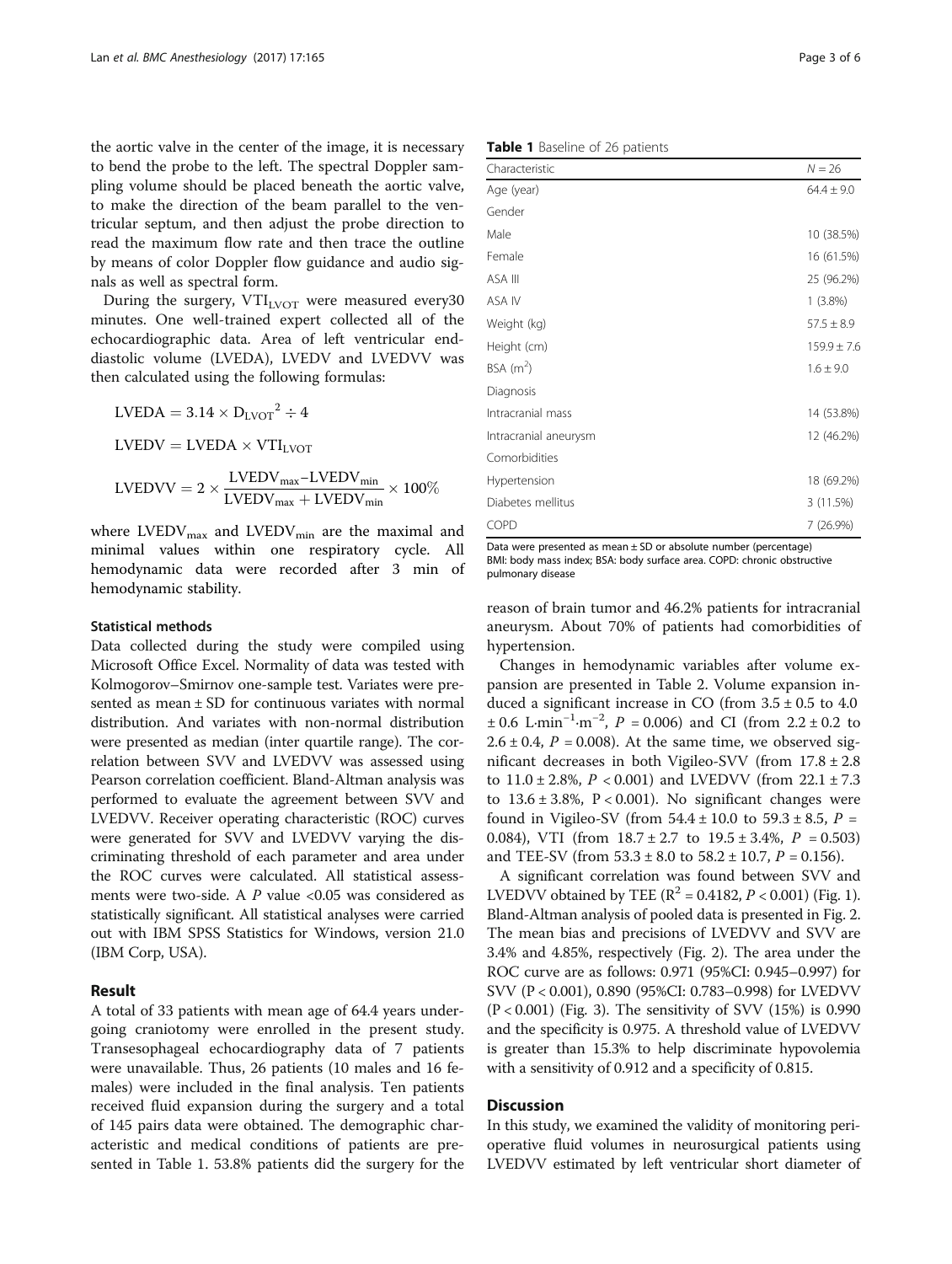|                                      | Before FE      | After FE        | $P$ value  |  |
|--------------------------------------|----------------|-----------------|------------|--|
| $CO (L \cdot min^{-1})$              | $3.5 \pm 0.5$  | $4.0 \pm 0.6$   | $0.006*$   |  |
| $Cl (L \cdot min^{-1} \cdot m^{-2})$ | $2.2 \pm 0.2$  | $2.6 \pm 0.4$   | $0.008*$   |  |
| SV(L)                                | $54.4 \pm 9.9$ | $59.3 \pm 8.5$  | 0.084      |  |
| SW (%)                               | $17.8 \pm 2.8$ | $11.0 \pm 2.8$  | $< 0.001*$ |  |
| VTI-LVOT (cm)                        | $18.7 \pm 2.7$ | $19.5 \pm 3.4$  | 0.503      |  |
| LVEDV(L)                             | $53.3 \pm 8.0$ | $58.2 \pm 10.7$ | 0.156      |  |
| LVEDVV (%)                           | $22.1 \pm 7.3$ | $13.6 \pm 3.8$  | $< 0.001*$ |  |

<span id="page-3-0"></span>Table 2 Hemodynamic variables before and after fluid expansion

FE, fluid expansion; CI, cardiac index; CO, cardiac output; SV, stroke volume; SVV, stroke volume variation; VTI-LVOT: velocity time integral of left ventricular outflow tract<br> $*P < 0.05$  before FF vs. after FF

\*P < 0.05 before FE vs. after FE Data were presented as mean ± SD

axle using TEE (LVEDVV), compared with a golden standard SVV obtained by the FloTrac/Vigileo monitor. Our study results showed that LVEDVV agreed well with the reference measurement SVV.

As we know, it is important to evaluate fluid responsiveness in high-risk patients undergoing brain surgery. Most dynamic indexes are based on respiratory ΔSV and are better than static indexes to predict fluid responsiveness. Although these indexes were obtained by minimally invasive cardiac output monitors, but they still required invasive and specific devices. Such as evaluation of SVV with FloTrac/Vigileo system requires only intraarterial cannulation which is also a necessity for intracranial mass and aneurysm operations. However, TEE is invasiveness and ease of application. It has been shown that TEE could improve clinical outcome and decrease postoperative morbidity [[15](#page-5-0)–[17](#page-5-0)], which is the primary method to accurately evaluate cardiac function during surgery. LVEDVV is an easily obtained parameter through Esophageal Doppler detection. The results of our study showed that LVEDVV agreed well with the SVV obtain through FloTrac/Vigileo in prediction of fluid responsiveness.

We used SVV obtained from FloTrac/Vigileo monitor as the "gold standard" . This continuous monitoring system (FloTrac, Edwards Life sciences, Irvine, CA) has been tested clinically in many critically ill subjects in cardiac surgeries and intensive care units [\[18](#page-5-0)–[20\]](#page-5-0). The

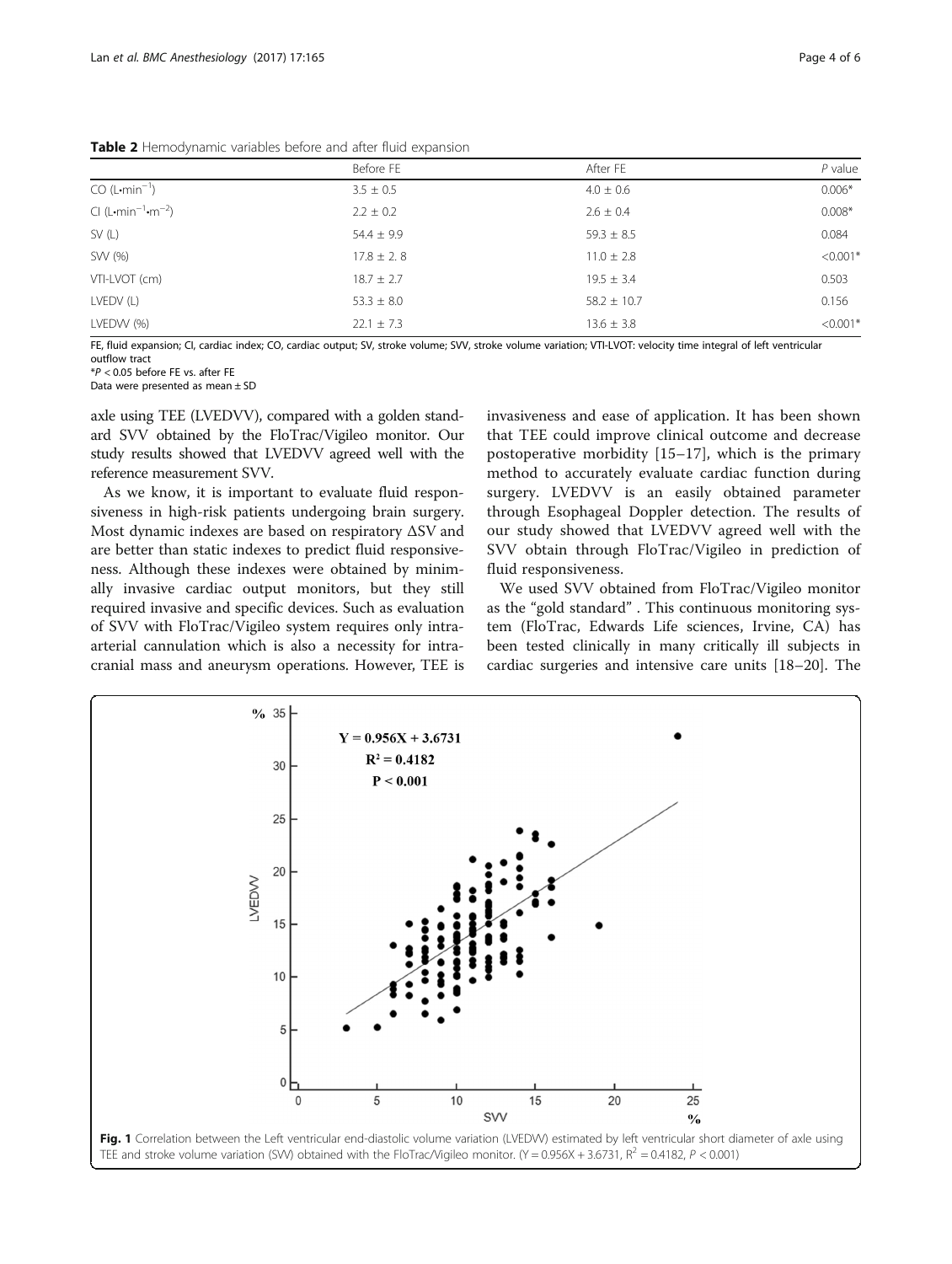

<span id="page-4-0"></span>

reliability of cardiac output measurement obtained by this system was confirmed. It can provide SVV for fluid management, which has proven to enhance surgical safety in the treatment of critically ill patients [[21\]](#page-5-0).

This indicator LVEDVV has potential clinical applications for goal-directed intraoperative fluid administration and situations in which volume and cardiac function monitoring during surgery is important. In most clinical settings, the specific devices and algorithms for advanced hemodynamic monitoring are not always available. The TEE technique can quantify not only LVEDVV but also



<65 mmHg) associated with a CI <2.5 L/min/m2 and a SVV > 15%.). Area under the curve is SVV 0.971 (0.945–0.997) (P < 0.001), LVEDVV 0.890 (0.783–0.998) (P < 0.001) respectively

cardiac function for high-risk patient, which is simple, feasible, and cost effective. In our study, we adopt goaldirected fluid restriction strategy, which has been proved to be benefit for high-risk patients undergoing brain surgery [[3](#page-5-0)], [\[6, 14\]](#page-5-0), and fluid expansion were allowed only in case of systemic hypotension associated with a CI < 2.5 L/min/  $m<sup>2</sup>$  and a SVV > 15%. The results showed that a threshold value of LVEDVV was greater than 15.3% to discriminate hypovolemia, with a high sensitivity (0.912) and specificity (0.815). Moreover, it has a significant correlation with SVV obtained through FloTrac/Vigileo monitor. Thus the LEVDVV obtained through TEE may be sufficiently reliable to be applied in clinical use to predict fluid responsiveness and assess volume status of surgical patients.

Our study has several limitations. First, echocardiographic measurement requires special training. The accuracy of the data can be affected by the proficiency of echocardiographic measurement. However, in this study, all of the echocardiographic data were measured by one expert with at least two years of work experience. Second, in this study, we only focused on patients with general anesthesia. Further studies in patients undergoing non-general anesthesia surgery will be required to validate accuracy of transthoracic echocardiographic measurement, which can be applied more broadly. Third, this study was performed in a single center, so the results may not be extrapolated to other surgical practices.

## Conclusion

For fluid responsiveness of patients during craniotomy in ASA III-IV, LVEDVV measured by left ventricular short diameter of axle using M type echocaidiographic measurement seems an acceptable monitoring indicator. This accessible method has promising clinical applications in situations where volume and cardiac function monitoring is of great importance during surgery.